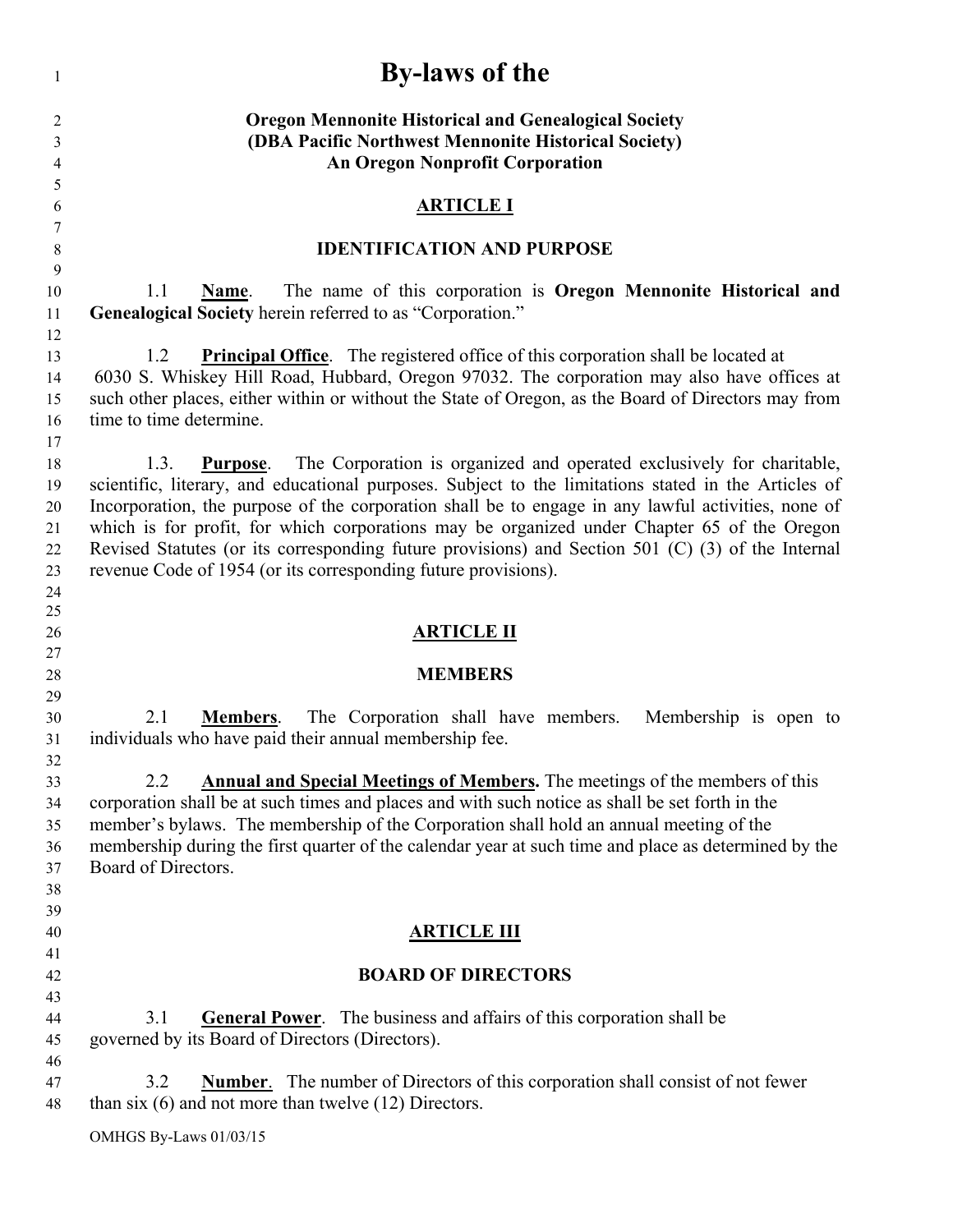52 again until at least one year has lapsed from the Director's last service on the Board. This section 53 shall not pertain to the office of treasurer. 54 55 3.4 **Qualifications.** The Directors of the Corporation shall meet the qualifications set 56 forth by these by-laws. It is the intent that the Directors represent the **Oregon Mennonite**  57 **Historical and Genealogical Society** supporting churches. Supporting churches shall be defined 58 as churches affiliated with the Mennonite Church either by name or through membership in a 59 Mennonite affiliated organization. 60 61 3.5 **Resignation.** Any Director may resign at anytime by giving written notice to the 62 Chair of the Board of Directors. The Board of Directors shall appoint an individual to serve out the 63 remaining term of the person who has resigned. 64 65 3.6 **Removal.** The Board of Directors may remove a Board member with or without 66 cause following a two-thirds vote of the Directors at a duly convened meeting of the Directors 67 where all Directors are present. If members are unable to attend, a voice vote via telephone at the 68 time of the "call for the vote" will be accepted as pursuant to article 3.13. 69 70 3.7 **Vacancy**. Any vacancy occurring in the Directors and newly created Board 71 positions shall be filled by the Board of Directors. 72 73 3.8 **Regular Meetings.** Regular meetings of the Board shall be held at least quarterly or 74 at such other frequency and at such time and place as the Directors shall determine. 75 76 3.9 **Special Meetings.** Special meetings of the Board may be called for any purpose at 77 any time by the Chairperson, or any two (2) Directors at such time and place as may be designated 78 in the notice of the meeting. 79 80 3.10 **Notice.** Notice of regular and special meetings shall be delivered to each Director 81 personally by telephone, by mail, by e-mail or by fax not less than three (3) days prior thereto. The 82 purpose, and the business to be transacted at the special meeting shall be specified in the notice of 83 such meeting. If all the Directors should meet at any time and place and consent to the holding of a 84 meeting, such meeting shall be valid without call or notice, and at such meeting any corporate 85 action may be taken. Attendance of a director at any meeting shall constitute a waiver of notice of 86 such meeting, except where the Director attended for the purpose of objecting to the transaction of 87 business because the meeting was not lawfully called or convened. 88 89 3.11 **Quorum.** A majority of the Directors in office immediately before the meeting 90 begins shall constitute a quorum for the transaction of business at any meeting of the Directors. 91 The only exception is for the purpose of removing a Board member pursuant to article 3.6. 92 93 3.12 **Proxy Voting.** There shall be no voting by proxy. 94 95 3.13 **Telephonic Directors' Meetings**. Directors may participate in a meeting of the 96 Directors through the use of conference telephone or other similar electronic communications as 97 long as all Directors participating in such meeting can simultaneously communicate with each

51 years. A Director who has served four (4) consecutive three-year terms shall not be eligible to serve

49 50 3.3 **Terms.** The term of office of each Director of the corporation shall be three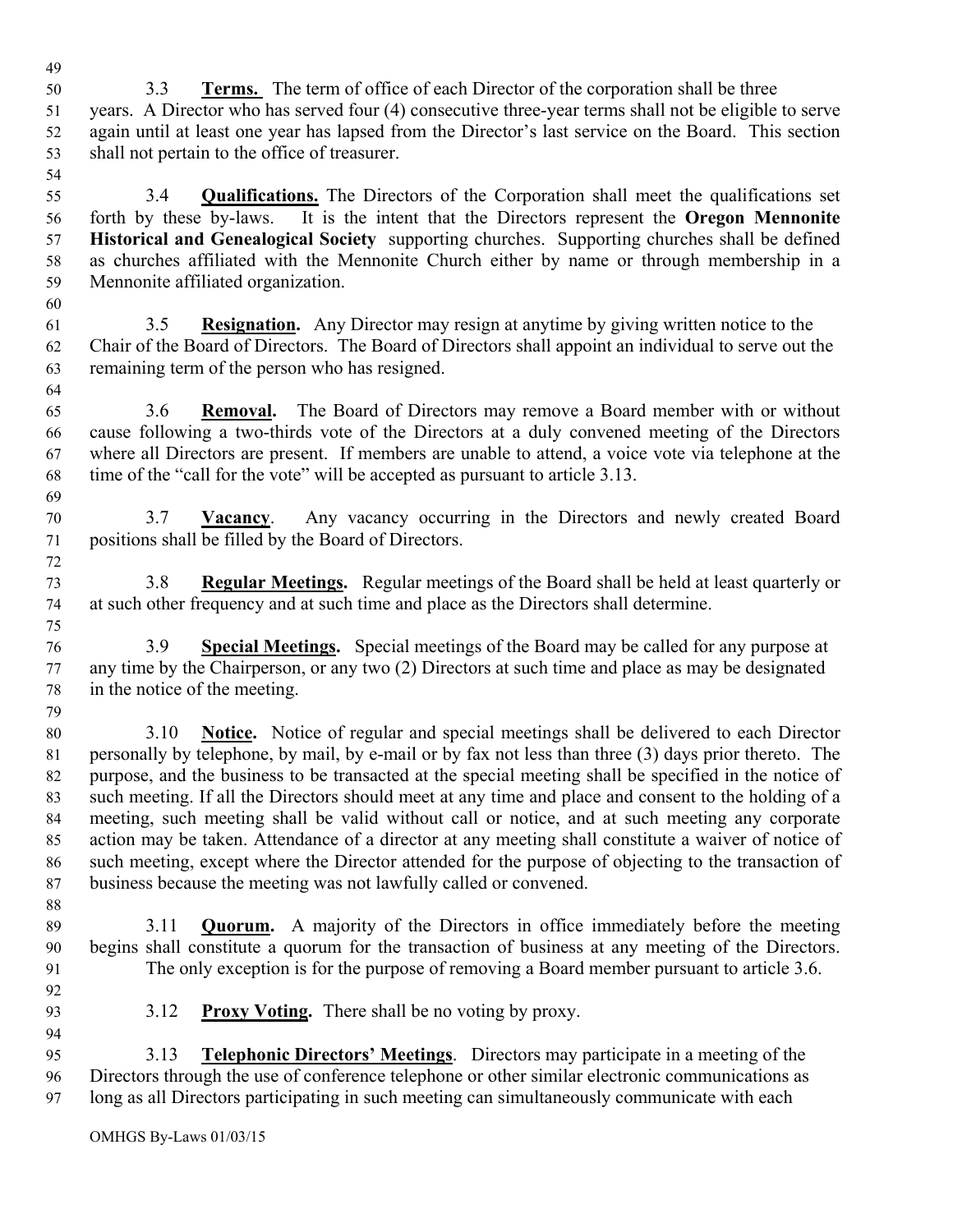98 other. A Director's participation in a meeting in accordance with this Section shall constitute that 99 Director's presence in person at such meeting for all purposes, including determining whether a 100 quorum exists. A Director who is present at a meeting of the Directors or a committee of the 101 Directors when corporate action is taken is deemed to have assented to the action taken unless the 102 Director objects at the beginning of the meeting to holding it or transacting business at the meeting. 103 104 105 3.14 **Directors' Action without a Meeting.** Unless the articles of incorporation provide 106 otherwise, any action required or permitted to be taken by the Directors at a meeting may be taken 107 without a meeting if all the Directors take the action, each one signs a written consent describing the 108 action taken, and the contents are filed with the records of the corporation. Action taken by consent 109 is effective when the last Director signs the consent, unless the consent specifies a different 110 effective date. A signed consent has the effect of a meeting vote and may be so described in any 111 document. 112 113 3.15 **No Compensation.** Directors shall serve without compensation as such, but shall 114 be entitled to reimbursement of expenses incurred on behalf of and at the request of the corporation. 115 Receipts for approved expenses shall accompany the reimbursement request. 116 117 118 **ARTICLE IV** 119 120 **OFFICERS** 121 122 4.1 **Principal Officers.** 123 124 4.1 **Principal Officers.** The officers of this corporation shall consist of the President, 125 Vice President, Secretary and Treasurer. No person shall be qualified to hold office that is not a 126 member of the Directors. 127 128 4.2 **Other and Assistant Officers.** Directors may elect or appoint such additional 129 officers, assistant officers and agents of the Directors which it shall deem necessary or desirable, 130 who shall hold their offices for such terms and shall have such authority and perform such duties as 131 shall be determined by the Directors. 132 133 4.3 **Term of Office.** The officers of the corporation elected pursuant to Section 4.1 of 134 this Article shall hold office until the next regular annual meeting of Directors and/or until their 135 successors shall be elected and qualify. All officers shall be elected by the Directors. 136 Administrative officers shall hold office at the pleasure of the Directors. 137 138 4.4 **Removal.** Any officer or administrative officer, agent or employee elected or 139 appointed by the Directors may be removed by the Directors from such office, agency or 140 employment when in its judgment the best interests of the corporation will be served thereby, but 141 such removal shall be without prejudice to the contract rights, if any, of the person so removed. 142 143 4.5 **President; Vice President**. The President shall preside at all meetings of the Board 144 and shall perform such additional duties as may be prescribed by the Directors. The President shall 145 report to the Directors all matters within his/her knowledge that the interests of the corporation may 146 require to be brought to their notice. The powers and duties of the President shall, in the event of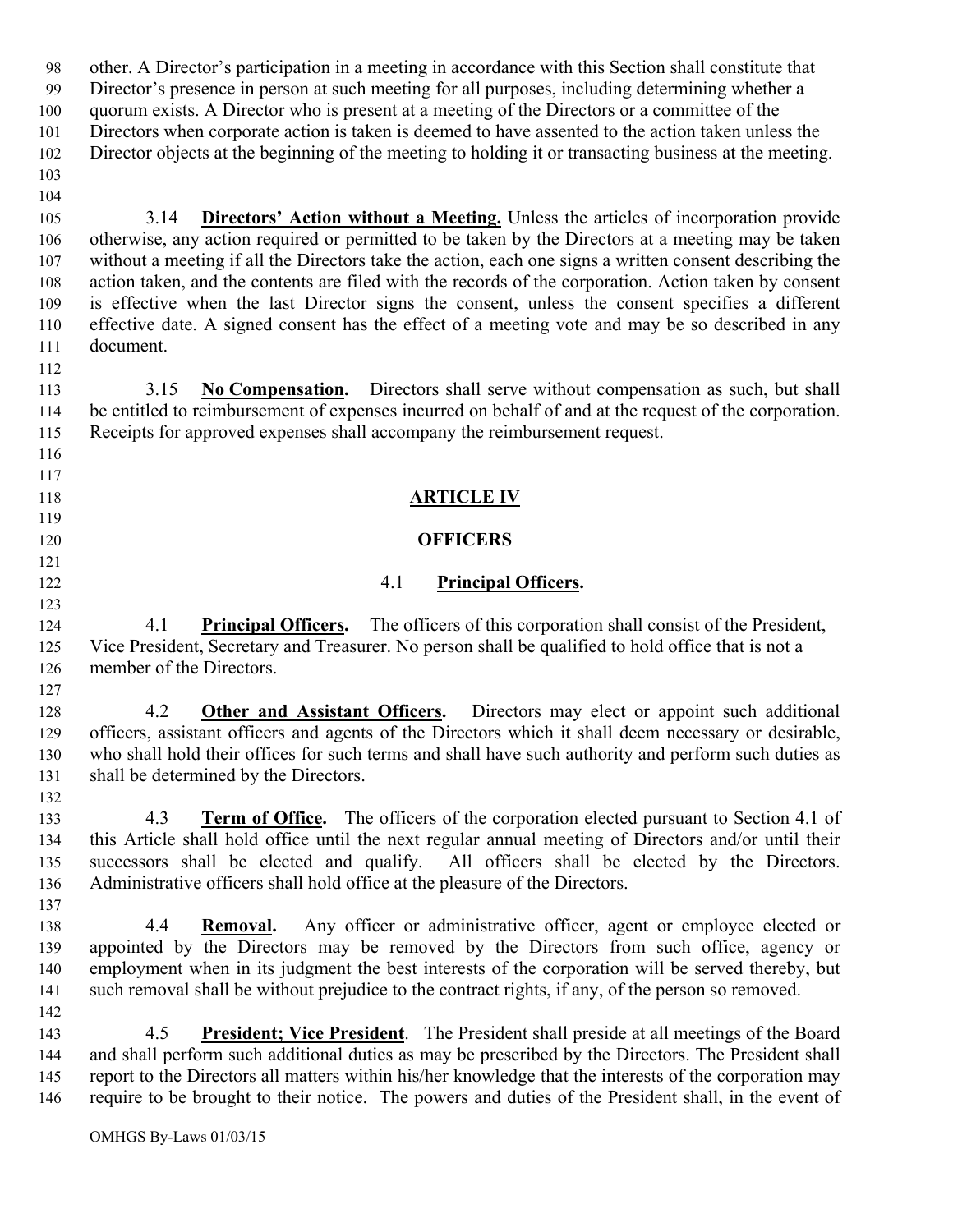147 his / her death, resignation, removal, incapacity or absence, be vested in the Vice President. The 148 Vice President shall perform such additional duties as may be prescribed by the Directors.

150 4.6 **Secretary**. The secretary or the secretary's designee shall keep the minutes and 151 records of proceedings of all meetings of the Directors. It shall be the secretary's or designee's duty 152 to serve such notices as may be required of the corporation by its bylaws or otherwise. The 153 secretary or the secretary's designee shall have charge of the books and records and such other 154 papers as the Directors may direct. The secretary or the secretary's designee shall also keep 155 accurate records of the names and addresses of the Directors and the dates when they respectively 156 became Directors. Such books shall be open for inspection of the Directors at the office of the 157 corporation during the usual business hours. The secretary shall do and perform such duties as may 158 reasonably be required of the secretary by the Directors. The secretary or the secretary's designee 159 shall submit to the Directors such reports as may be required by the Directors.

160

149

161 4.7 **Treasurer**. The Treasurer shall be responsible for the collection and disbursement of 162 all funds of the Corporation. The Treasurer shall also maintain a set of financial records that 163 accurately reflect the financial state of the Corporation and shall distribute financial statement to the 164 Board of Directors and the members of the Corporation as directed by the Board of Directors. The 165 Treasurer shall be responsible for adherence to all state and federal regulations as related to the 166 Corporation and the maintaining of the Corporation's  $501(C)(3)$  status.

- 167
- 168
- 
- 170
- 172

177

182 183

185

187

191

### 169 **ARTICLE V**

#### 171 **COMMITTEES**

173 5.1 **Executive Committee**. Directors may appoint an executive committee comprised 174 of the elected officers which may be authorized to carry out all duties and responsibilities of the 175 Directors between meetings of the Directors where legally permissible and in compliance with these 176 bylaws.

178 5.2 **Other Committees/Task Forces**. Directors shall establish other standing or ad hoc 179 committees and and/or task forces as it may from time to time be deemed necessary. Members of 180 such committee or task force may include individuals who are not members of the Board of 181 Directors

#### 184 **ARTICLE VI**

#### 186 **FISCAL MANAGEMENT**

188 6.1 **Fiscal Year**. The fiscal year of the corporation shall begin on the first day of 189 December of every year. The commencement date of the fiscal year herein established shall be 190 subject to change by the Directors.

OMHGS By-Laws 01/03/15 192 6.2 **Annual Audit**. The Board of Directors may commission an annual audit of the 193 financial records of the Corporation in accordance with generally accepted accounting principles. 194 This audit shall be considered an INTERNAL audit unless there is reason to believe a more 195 extensive audit should be done, whereas an EXTERNAL audit may be commissioned. Said report 196 shall be submitted to the Board.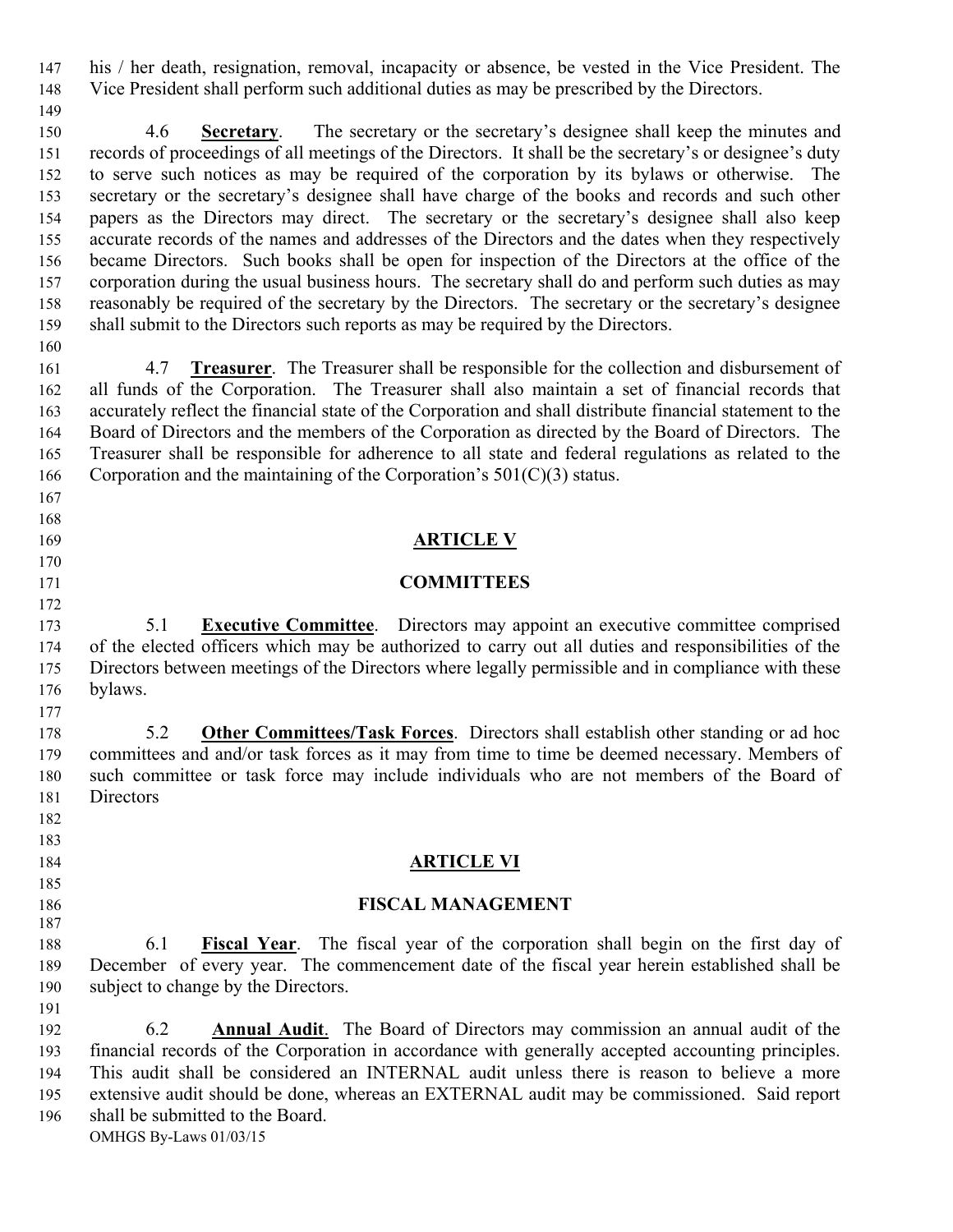197

198 6.3 **Books and Records**. The corporation shall keep correct and complete books and 199 records of account and shall keep minutes of the proceedings of its Board of Directors and 200 committees having any of the authority of the Directors. All books and records of the corporation 201 may be inspected by any Director, or his or her agent or attorney, for any proper purpose at any 202 reasonable time to the extent permitted by law and in accordance with Oregon Nonprofit 203 Corporation Law.

204

205 6.4 **Checks, Drafts, etc**. All checks, drafts and other orders for payment of money, 206 notes and other evidences of indebtedness issued in the name of or payable to the corporation and 207 any and all securities owned or held by the corporation requiring signatures for transfer, shall be 208 signed or endorsed by such persons and in such manner as from time to time shall be determined by 209 the Directors. When possible, receipts must be submitted for said checks, drafts and other orders for 210 payment of money, notes and other evidences of indebtedness.

211

212 6.5 **Endorsement of Documents; Contracts**. Subject to the provisions of applicable 213 law, and subject to reserved powers as identified in Article III of these bylaws, any note, mortgage, 214 evidence of indebtedness, contract, conveyance or other instrument, and any assignment or 215 endorsement thereof executed or entered into between the corporation and any other entity, when 216 signed by two authorized officers, shall be valid and binding on the corporation in the absence of 217 actual knowledge on the part of the signing officer(s) that he/she had no authority to execute the 218 same. Unless so authorized by the Directors in writing, no other person shall have any power or 219 authority to legally bind the corporation. 220

221 6.6 **Loans**. No loans shall be contracted on behalf of the corporation and no evidences 222 of indebtedness shall be issued in its name unless authorized in a resolution of the Directors. Such 223 authority may be general or confined to specific instances.

224

225 6.7 **Deposits**. All funds of the corporation not otherwise employed shall be deposited 226 from time to time to the credit of the corporation in such banks, trust companies, or other 227 depositories as the Directors may select.

229 6.8 **Investments**. The funds of the corporation shall be invested in such investments as 230 the Directors or any investment manager appointed by the Directors may from time to time select, 231 giving due regard to balancing the need to preserve principal, produce income and capital gain, and 232 achieve long-term growth for the corporation assets.

## 234 **ARTICLE VII**

# 236 **AUXILIARIES AND ADVISORY BOARDS**

238 The Directors of this corporation may, in its discretion, recognize or establish auxiliaries and 239 advisory boards. The bylaws of the auxiliaries and advisory boards shall be reviewed and approved 240 by the Directors of this corporation.

241

228

233

235

237

- 242
- 243
- 244
- 245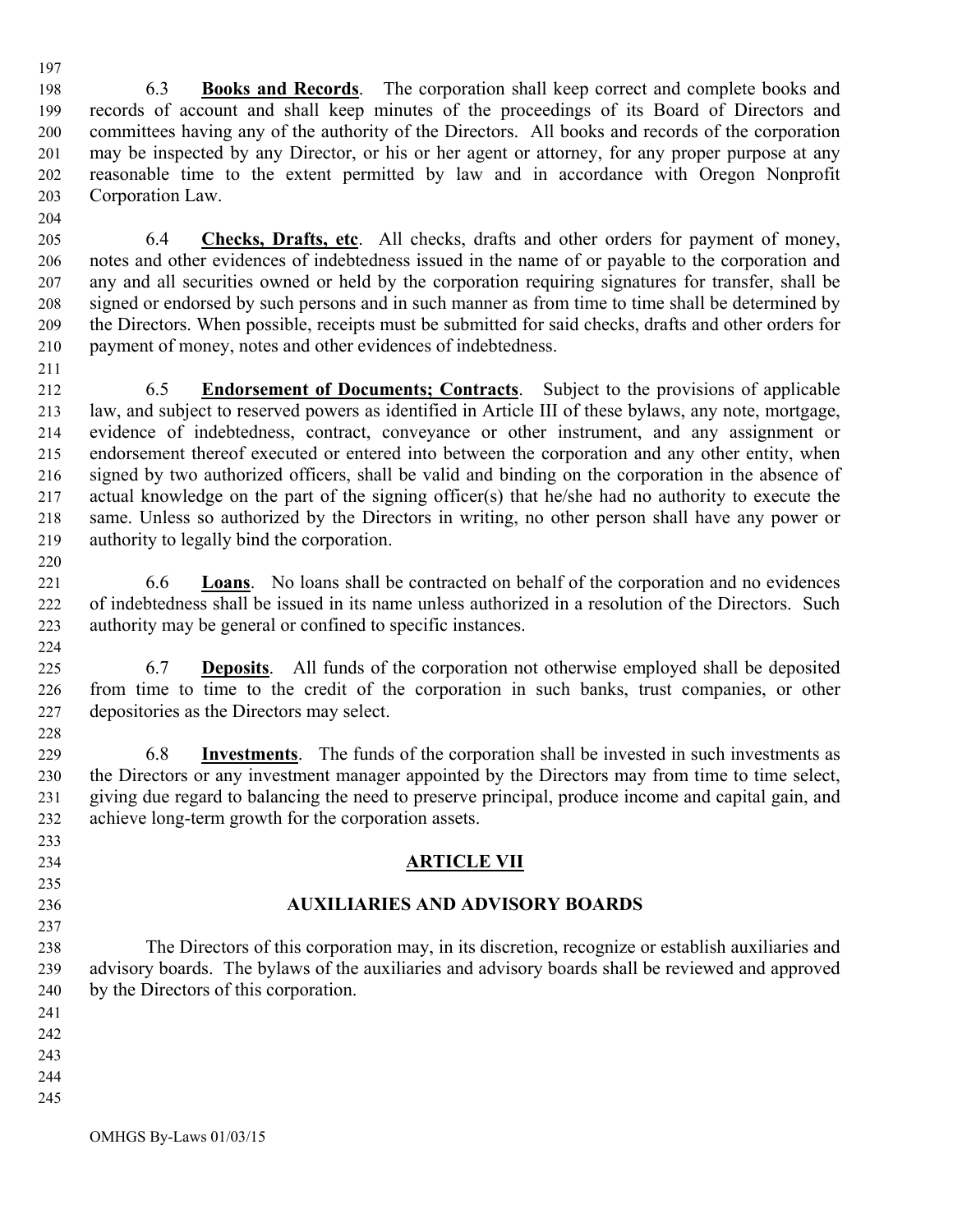| 246 | <b>ARTICLE VIII</b>                                                                                      |
|-----|----------------------------------------------------------------------------------------------------------|
| 247 |                                                                                                          |
| 248 | <b>INDEMNIFICATION</b>                                                                                   |
| 249 |                                                                                                          |
| 250 | <b>Indemnification</b> . To the extent permitted by law, each person who is or has been a<br>8.1         |
| 251 | Director, officer, employee or agent of the corporation shall be indemnified by the corporation          |
| 252 | against all liabilities and expenses at the time imposed upon or reasonably incurred by him or her in    |
| 253 | connection with, arising out of, or resulting from any action, suit or proceeding in which he or she     |
| 254 | may be involved or with which he or she may be threatened by reason of his or her then serving or        |
| 255 | having served as such Director, officer, employee or agent, or by reason of any alleged act or           |
| 256 | omission by him or her in any such capacity, whether or not he or she shall be serving as such a         |
| 257 | Director, officer, employee or agent at the time any or all such liabilities or expenses shall be        |
| 258 | imposed or incurred by him or her. These indemnity provisions shall not be exclusive of any other        |
| 259 | rights which any director or officer may have pursuant to Oregon law.                                    |
| 260 |                                                                                                          |
| 261 | 8.2<br><b>Insurance</b> . The corporation shall purchase and maintain insurance on behalf of any         |
| 262 | person in any such capacity, or arising out of such person's status as such, whether or not the          |
| 263 | corporation would have the power to indemnify that person against such liability under the               |
| 264 | provisions of this Article or under the Oregon Nonprofit Corporation Act.                                |
| 265 |                                                                                                          |
| 266 |                                                                                                          |
| 267 | <b>ARTICLE IX</b>                                                                                        |
| 268 |                                                                                                          |
| 269 | <b>RATIFICATION AND AMENDMENTS</b>                                                                       |
| 270 |                                                                                                          |
| 271 | <b>Ratification.</b> These By-laws shall be ratified by a 2/3 vote of the members present<br>9.1         |
| 272 | at the annual meeting or at a special meeting of the membership called for that purpose.                 |
|     |                                                                                                          |
| 273 | 9.2<br><b>Amendments.</b> These By-laws may be amended by a 2/3 vote of the members                      |
| 274 |                                                                                                          |
| 275 | present at the annual meeting or at a special meeting of the membership called for this purpose. If a    |
| 276 | special meeting is called for, notification of the meeting and the subject to be discussed shall be sent |
| 277 | to all current members at least 30 days prior to the meeting.                                            |
| 278 |                                                                                                          |
| 279 | <b>ARTICLE X</b>                                                                                         |
| 280 |                                                                                                          |
| 281 | <b>DISTRIBUTION OF ASSETS UPON DISSOLUTION</b>                                                           |
| 282 |                                                                                                          |
| 283 | Should Oregon Mennonite Historical and Genealogical Society be dissolved, then and in that               |
| 284 | event title and interest to the net assets owned by the Corporation shall be distributed according to    |
| 285 | affirmative action of a majority of Directors present in a duly called meeting of the Oregon             |
| 286 | Mennonite Historical and Genealogical Society Board. After adequately providing for debts and            |
| 287 | obligations the remaining assets shall be given to Mennonite Church, USA.                                |
| 288 |                                                                                                          |
| 289 |                                                                                                          |
| 290 |                                                                                                          |
| 291 |                                                                                                          |
| 292 |                                                                                                          |
| 293 |                                                                                                          |
| 294 |                                                                                                          |
|     |                                                                                                          |

OMHGS By-Laws 01/03/15